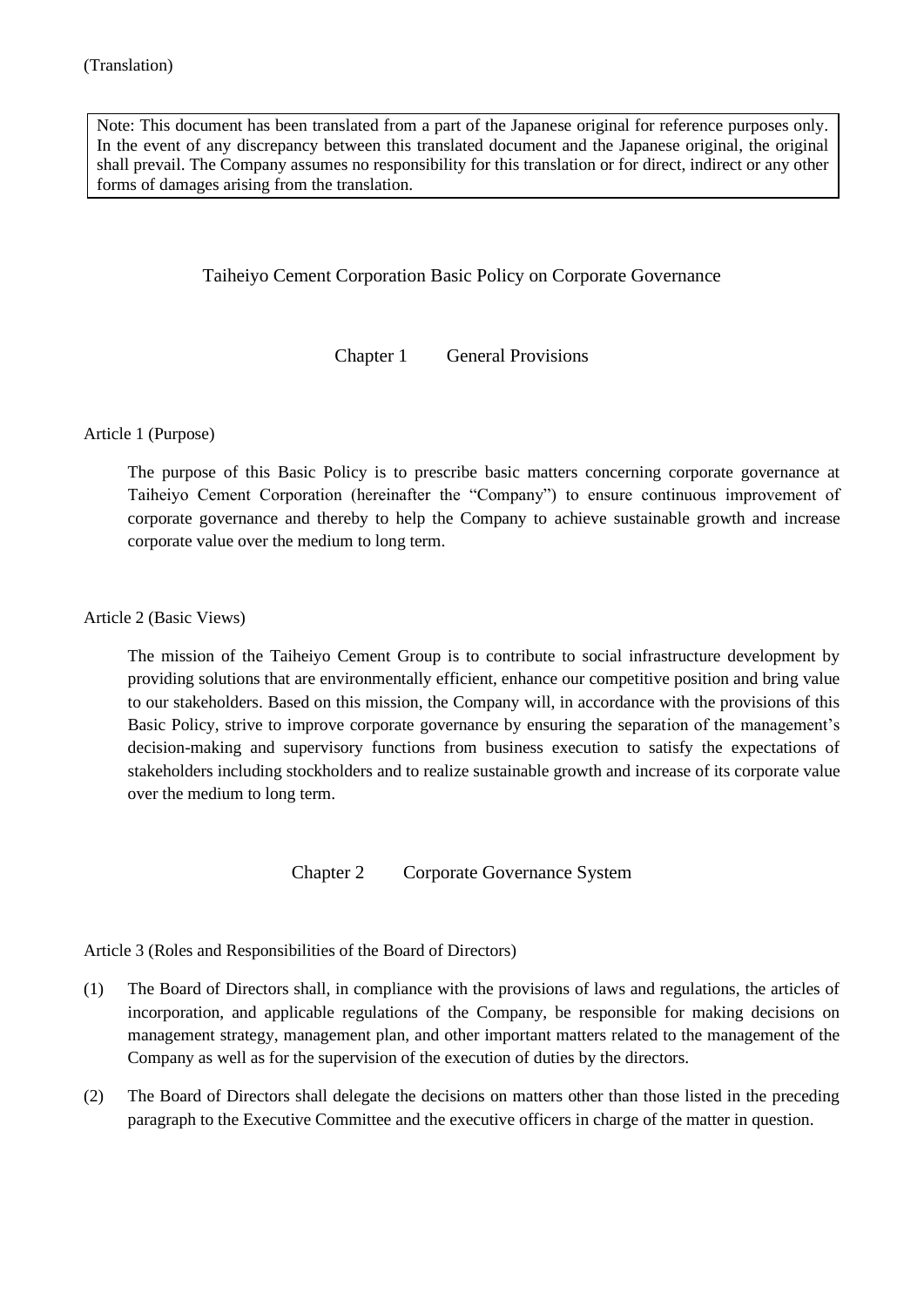Article 4 (Composition of the Board of Directors)

- (1) The Board of Directors shall consist of no more than 10 directors as prescribed by the articles of incorporation. At least one-third of them shall be independent outside directors who satisfy the separately prescribed independence criteria for outside officers.
- (2) The Company shall, in order to ensure the effectiveness of the Board of Directors, ensure that the composition of the Board is well balanced as a whole comprising of members with diverse knowledge and experience.

Article 5 (Establishment of a Nomination and Compensation Advisory Committee)

- (1) The Company shall establish a Nomination and Compensation Advisory Committee as an advisory body to the Board of Directors in order to secure fairness, transparency and objectivity pertaining to decisions on the nomination and compensation of directors and other officers.
- (2) The members of the Nomination and Compensation Advisory Committee shall consist of directors appointed by the Board of Directors and include three or more members, the majority of whom shall be outside directors. The chairperson of the committee shall be appointed from among outside directors.
- (3) The Nomination and Compensation Advisory Committee shall deliberate policies relating to the nomination of directors, appointment and dismissal of directors and other officers, policies for deciding compensation and other similar matters for each director, and the details of compensation for directors and other officers, and shall report to the Board of Directors.

Article 6 (Nomination Policy, etc. for Candidates for a Director)

- (1) Candidates for an internal director shall be those persons who have knowledge and experience that are adequate for the proper and fair execution of the management of the Company in addition to excellent personal characteristics, insights, capabilities, and ethical standards. They shall be selected from a broad and diverse pool of talents, regardless of gender, nationality, work experience, age, etc., and proposed by the President and Director to the Board of Directors for deliberation and final nomination.
- (2) Candidates for an outside director shall be those persons who are capable of supervising the directors and the management of the Company from an independent standpoint and providing advice that is appropriate and to the point based on their extensive experience and broad knowledge. They shall be selected from a broad and diverse pool of talents, regardless of gender, nationality, work experience, age, etc., and proposed by the President and Director to the Board of Directors for deliberation and final nomination.
- (3) If a director violates laws, regulations, or the articles of incorporation, or any other event that is deemed to make it difficult for a director to appropriately perform his or her duties occurs, the Board of Directors shall deliberate and make decisions on the removal of the said director from his or her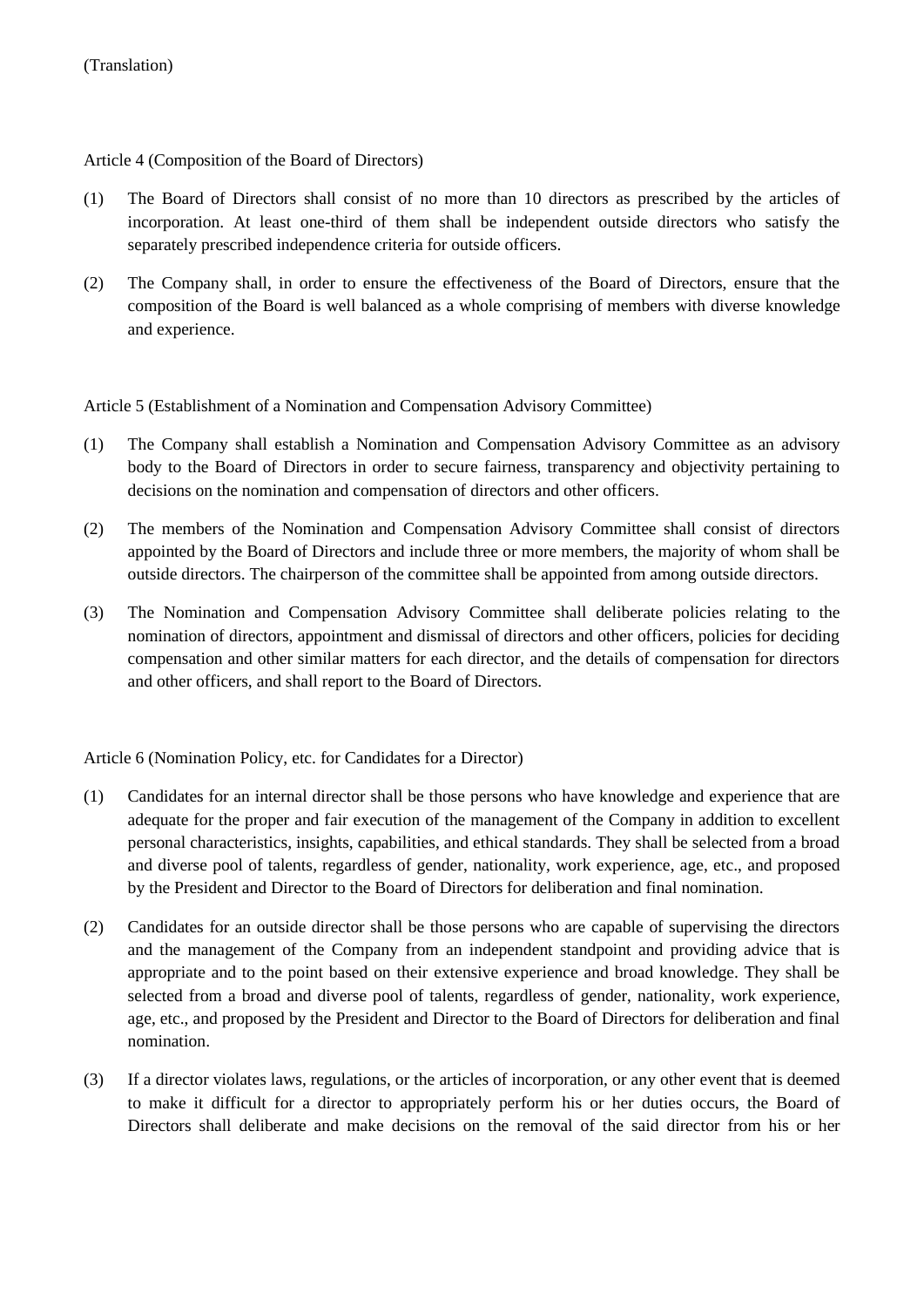position or the submission of a proposal for the dismissal of the said director to the General Meeting of Stockholders.

(4) In making decisions to propose the appointment of candidates for directors and the dismissal of directors, the Board of Directors shall respect the results of the deliberation and reporting of the Nomination and Compensation Advisory Committee to the maximum extent possible in order to secure the fairness, transparency and objectivity of such decisions.

## Article 7 (Term of Office of Directors)

The term of office of directors shall, as prescribed by the articles of incorporation, expire at the conclusion of the General Meeting of Stockholders pertaining to the last fiscal year ending within one year after their appointment.

#### Article 8 (Concurrent Positions of Directors)

- (1) Directors of the Company may concurrently hold a position as an officer, etc. at a company other than the Company only if it does not prevent the director from fulfilling the duty of due care of prudent manager and the duty of loyalty as a director of the Company and shall focus on the execution of duties at the Company as much as possible.
- (2) The significant concurrent positions held by the directors of the Company shall be disclosed annually in the Reference Documents for the General Meeting of Stockholders and the Business Report pursuant to the provisions of laws and regulations.

## Article 9 (Executive Officer System)

The Company shall put in place a business execution system consisting of executive officers in order to clearly separate the management's decision-making and supervisory functions from business execution.

#### Article 10 (Appointment Policy, etc. for Executive Officers)

- (1) Executive officers shall be those persons who have a thorough knowledge of corporate management and the business of the Company and are capable of fully executing their duties. They shall be selected from a broad and diverse pool of talents, regardless of gender, nationality, work experience, age, etc., and proposed by the President and Director to the Board of Directors for deliberation and appointment.
- (2) If an executive officer violates laws, regulations, or the articles of incorporation, or any other event that is deemed to make it difficult for an executive officer to appropriately perform his or her duties occurs, the Board of Directors shall deliberate and make decisions on the dismissal of the said executive officer.
- (3) In making decisions to propose the appointment and dismissal of managing executive officers, the Board of Directors shall respect the results of the deliberation and reporting of the Nomination and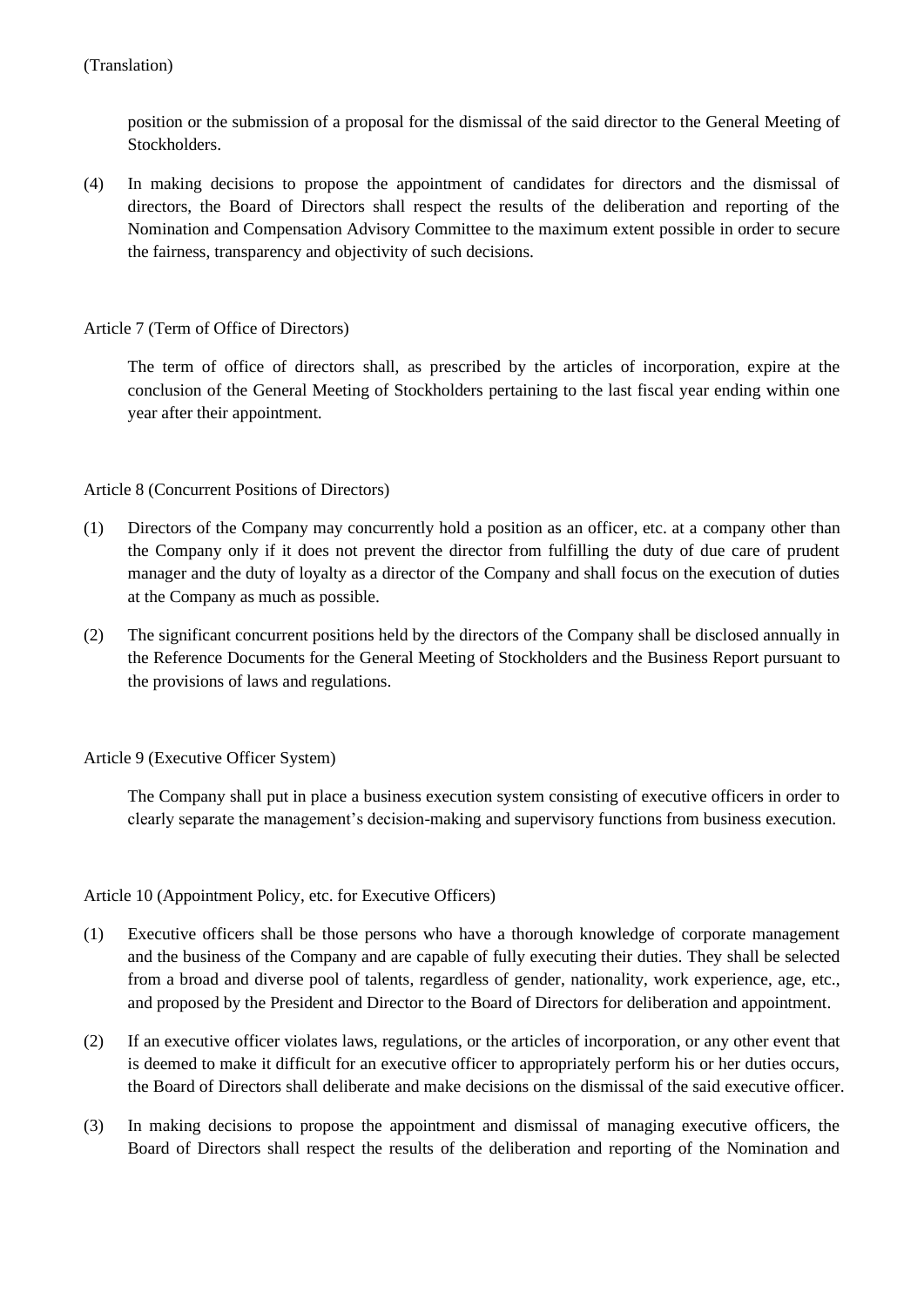Compensation Advisory Committee to the maximum extent possible in order to secure the fairness, transparency and objectivity of such decisions.

Article 11 (Term of Office of Executive Officers)

The term of office of executive officers shall, as prescribed by the applicable regulations of the Company, expire on the last day of the fiscal year ending within one year after their assumption of office.

Article 12 (Composition of the Board of Auditors)

- (1) The Board of Auditors shall consist of no more than five corporate auditors as prescribed by the articles of incorporation, at least a half of which shall be independent outside corporate auditors who satisfy the separately prescribed independence criteria for outside officers.
- (2) Corporate auditors shall be those persons who have appropriate experience and capabilities as well as necessary knowledge on finance, accounting, and the law. At least one of them shall be a person who has sufficient expertise on finance and accounting.

Article 13 (Nomination Policy, etc. for Candidates for a Corporate Auditor)

- (1) Candidates for an internal corporate auditor shall be those persons who are capable of conducting audits of the overall execution of duties by directors in a fair manner in addition to having excellent personal characteristics, insights, capabilities, and ethical standards. They shall be selected from a broad and diverse pool of talents, regardless of gender, nationality, work experience, age, etc., and proposed by the President and Director, after obtaining the prior consent of the Board of Auditors, to the Board of Directors for deliberation and final nomination.
- (2) Candidates for an outside corporate auditor shall be those persons who are capable of conducting audits of the overall execution of duties by directors in a fair manner from an independent standpoint and providing advice that is appropriate and to the point based on their extensive experience and broad knowledge. They shall be selected from a broad and diverse pool of talents, regardless of gender, nationality, work experience, age, etc., and proposed by the President and Director, after obtaining the prior consent of the Board of Auditors, to the Board of Directors for deliberation and final nomination.
- (3) If a corporate auditor violates laws, regulations, or the articles of incorporation, or any other event that is deemed to make it difficult for a corporate auditor to appropriately perform his or her duties occurs, the Board of Directors shall deliberate and make decisions on the submission of a proposal for the dismissal of the said corporate auditor to the General Meeting of Stockholders, after consultation with the Board of Auditors.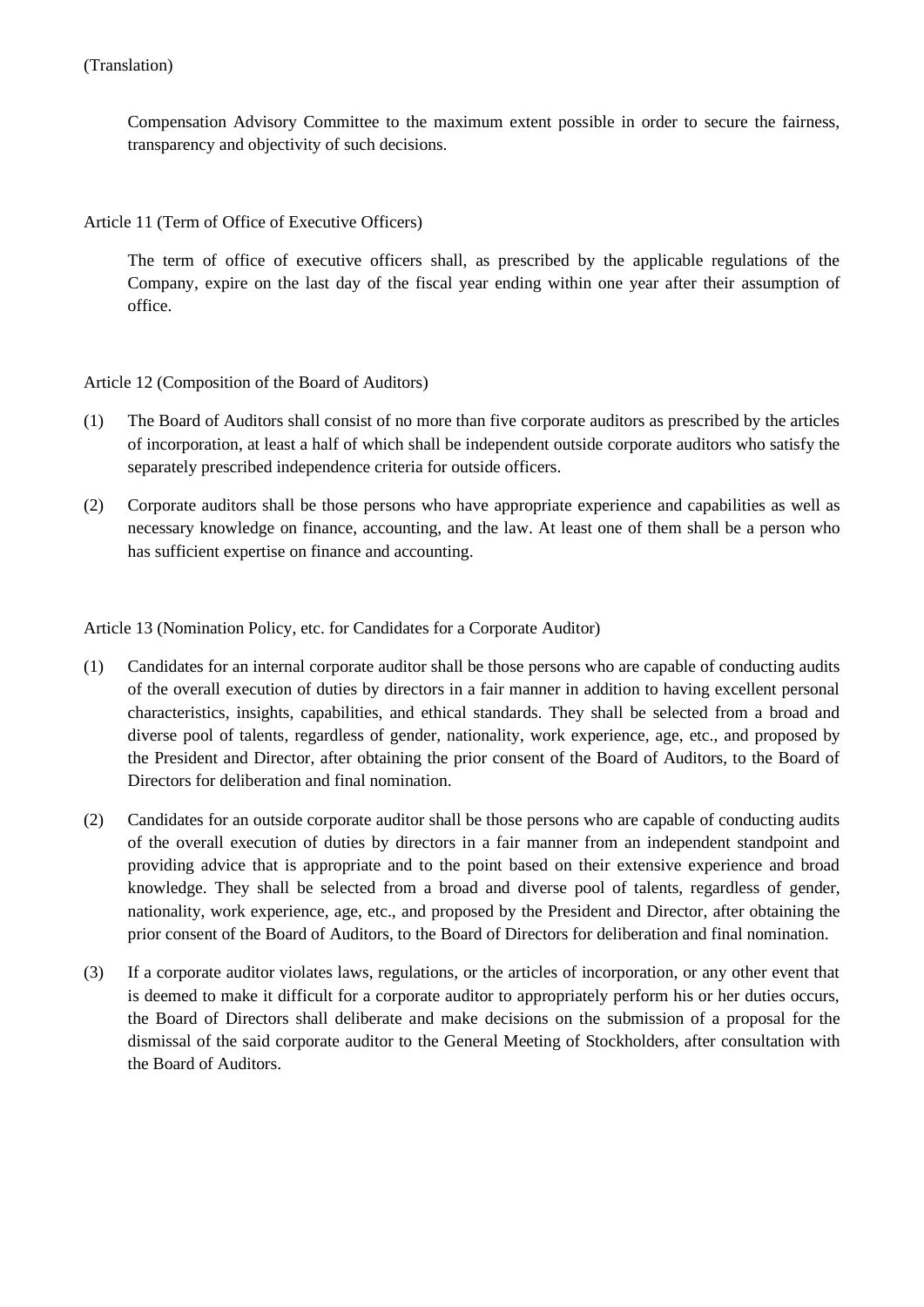## Article 14 (Term of Office of Corporate Auditors)

The term of office of corporate auditors shall, as prescribed by the articles of incorporation, expire at the conclusion of the General Meeting of Stockholders pertaining to the last fiscal year ending within four years after their appointment.

### Article 15 (Concurrent Positions of Corporate Auditors)

- (1) Corporate auditors of the Company may concurrently hold a position as an officer, etc. at a company other than the Company only if it does not prevent the corporate auditor from fulfilling the duty of due care of prudent manager as a corporate auditor of the Company and shall focus on the execution of duties at the Company as much as possible.
- (2) The significant concurrent positions held by the corporate auditors of the Company shall be disclosed annually in the Reference Documents for the General Meeting of Stockholders and the Business Report pursuant to the provisions of laws and regulations.

Article 16 (Policy and Procedure for the Determination of Officers' Compensation)

- (1) Internal directors' compensation (including compensation as an executive officer if such a position is held concurrently) shall consist of fixed compensation and stock compensation as a consideration for the execution of duties and variable compensation that is linked to the financial performance of the Company for the fiscal year and be determined by the Board of Directors so as not to exceed the total amount approved by the General Meeting of Stockholders.
- (2) Outside directors' compensation shall consist only of fixed compensation to ensure their independence from business execution and be determined by the Board of Directors so as not to exceed the total amount approved by the General Meeting of Stockholders.
- (3) The compensation of managing executive officers (excluding those who also hold the position of a director) shall consist of fixed compensation and stock compensation as a consideration for the execution of duties and variable compensation that is linked to the financial performance of the Company for the fiscal year and be determined by the Board of Directors.
- (4) The compensation of executive officers (excluding those who also hold the position of a director or managing executive officers) shall consist of fixed compensation as a consideration for the execution of duties and variable compensation that is linked to the financial performance of the Company for the fiscal year and be determined by the Board of Directors.
- (5) Corporate auditors' compensation shall consist only of fixed compensation to ensure the proper execution of their duties such as audit services and audits of business execution and be determined by consultation among corporate auditors so as not to exceed the total amount approved by the General Meeting of Stockholders.
- (6) In making decisions on the compensation of directors and managing executive officers, the Board of Directors shall leave its decisions to the discretion of the Representative Director after the deliberation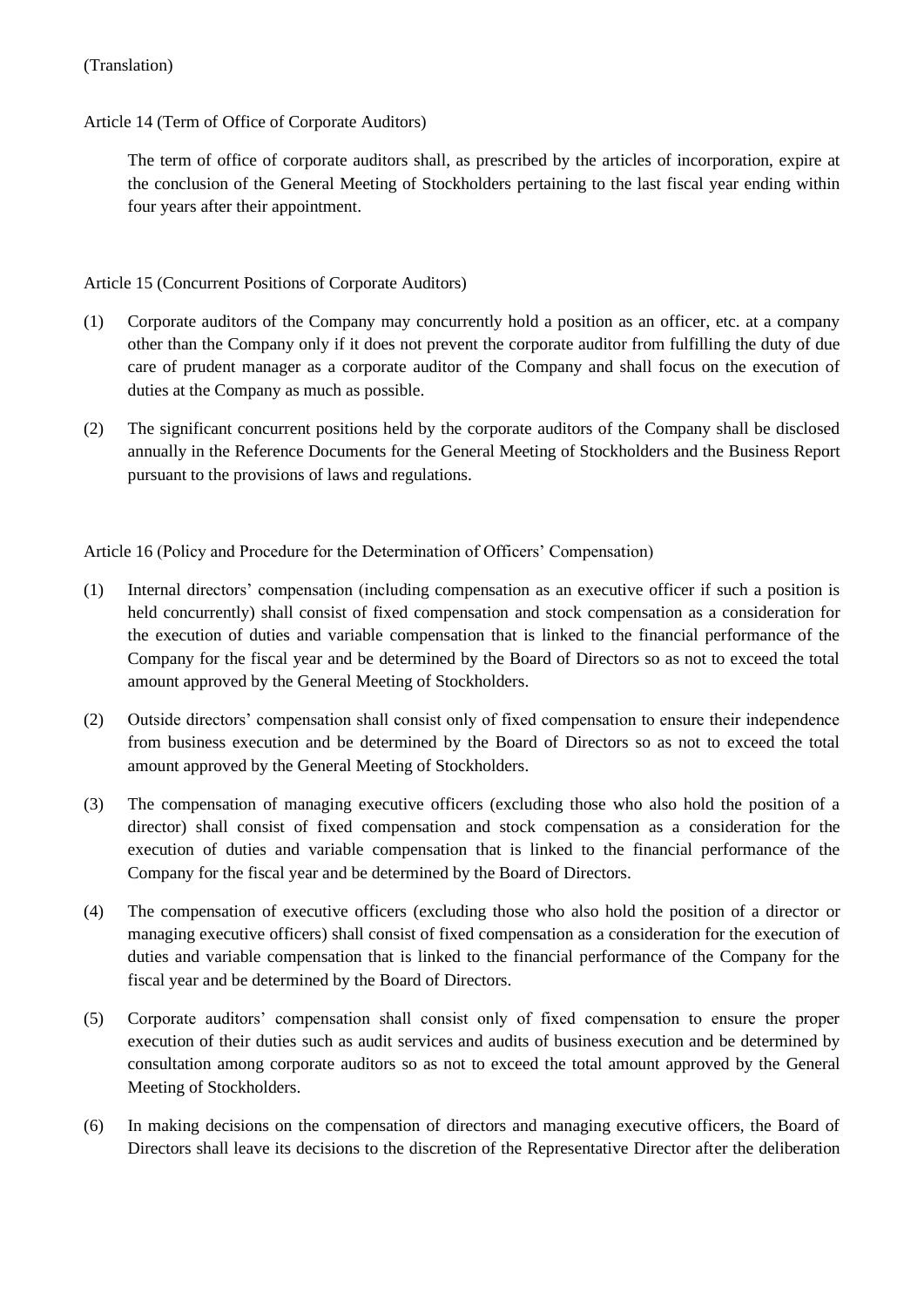and reporting of the Nomination and Compensation Advisory Committee. The Representative Director shall respect the reporting from the Nomination and Compensation Advisory Committee to the maximum extent possible when making decisions in order to secure the fairness, transparency and objectivity of such decisions.

Article 17 (Support to Outside Directors and Outside Corporate Auditors)

- (1) The Company shall, for the purpose of supporting the execution of duties by outside directors and outside corporate auditors, appoint departments in charge of providing such support.
- (2) The Company shall, in order to encourage active discussion at the meetings of the Board of Directors, deliver relevant materials for the meeting agenda to outside directors and outside corporate auditors in advance and otherwise strive to provide sufficient information to outside directors and outside corporate auditors by, for example, ensuring that explanation is provided to them before the date of the board meeting by the departments in charge that had been appointed in advance.

Article 18 (Meetings by Outside Directors and Outside Corporate Auditors)

Outside directors and outside corporate auditors shall hold a meeting among them as necessary.

Article 19 (Training Policy for Directors, Corporate Auditors, etc.)

- (1) The Company shall provide directors, corporate auditors, and executive officers of the Company with training opportunities that are necessary for the fulfillment of their roles and responsibilities on an ongoing basis at its cost.
- (2) The Company shall provide internal directors, internal corporate auditors, and executive officers of the Company with training on the Companies Act, corporate governance, etc., at the time of their assumption of office. The Company shall also provide them with training opportunities during their term of office for learning and deepening understanding of knowledge that are relevant to their respective roles including those provided by external organization.
- (3) The Company shall provide outside directors and outside corporate auditors of the Company with training on the Company's business, finance, organization, corporate governance, etc., at the time of their assumption of office. The Company shall also provide them with opportunities during their term of office for deepening understanding of the business of the Company such as on-site tours of the factories, subsidiaries, etc., of the Company.

Article 20 (Evaluation of the Overall Effectiveness of the Board of Directors)

The Board of Directors shall analyze and evaluate the overall effectiveness of the Board of Directors and disclose the summary of the results of the evaluation each year.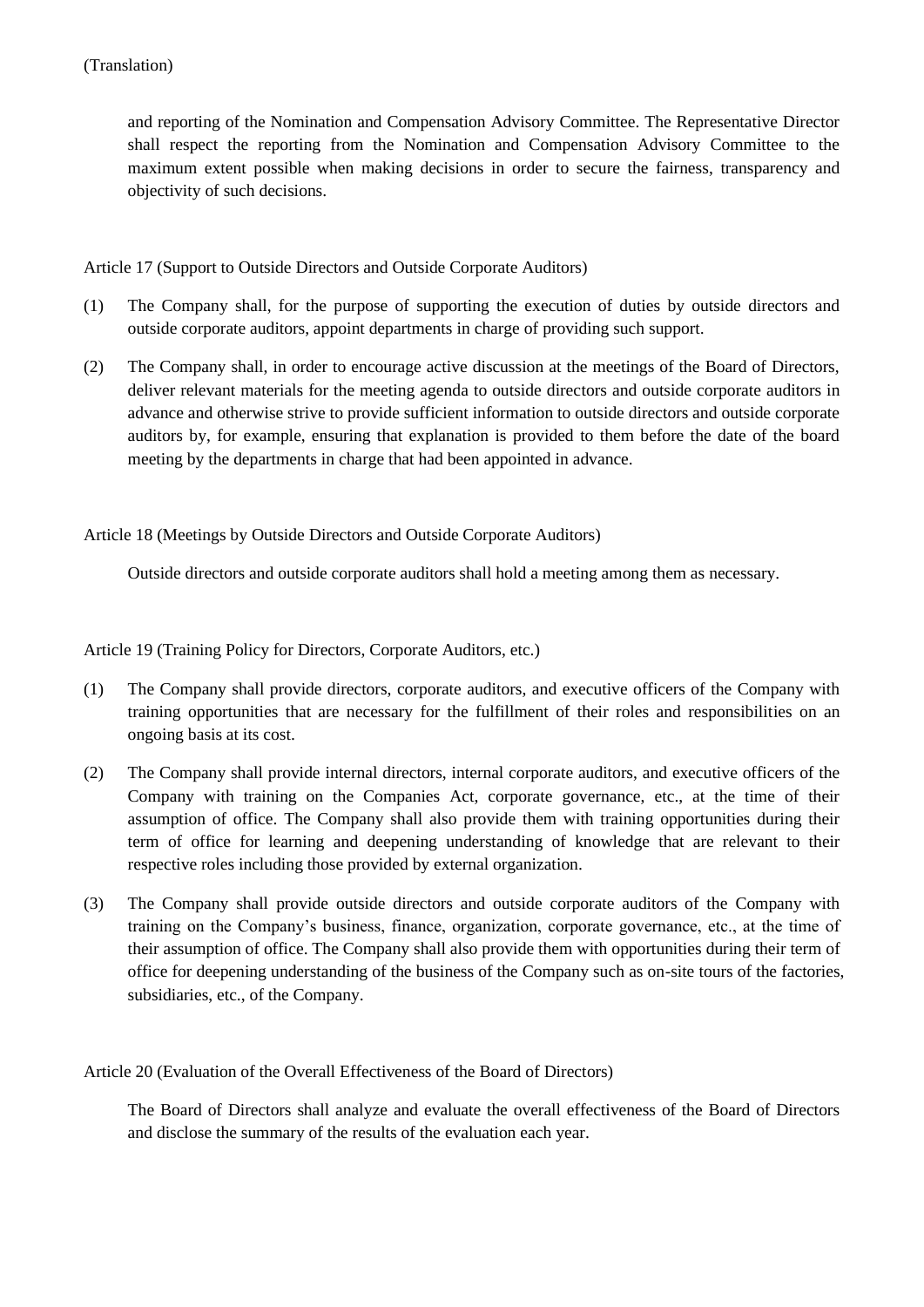Chapter 3 Securing the Rights and Equal Treatment of Stockholders

# Article 21 (General Meeting of Stockholders)

- (1) The Company shall, recognizing that the General Meeting of Stockholders is the highest decisionmaking body of the Company and an important forum for constructive dialogue with stockholders, put in place an appropriate environment for the exercise of rights by stockholders.
- (2) The Company shall strive to send a notice of General Meeting of Stockholders as early as possible to secure sufficient time for stockholders to consider the proposals at the meeting. The Company shall also publish by electronic means the content of the Notice of General Meeting of Stockholders on the website of the Company as well as through other media before sending it by mail.

Article 22 (Securing the Rights and Equal Treatment of Stockholders)

- (1) The Company shall treat the stockholders of the Company equally in accordance with the nature and the number of shares held by them.
- (2) The Company shall not provide any special benefits, such as the provision of property benefits, only to selected stockholders.
- (3) If a proposal set forth by the Company met a considerable number of negative votes at the General Meeting of Stockholders although it was approved, the Board of Directors shall analyze the reason for and the cause of such votes to decide whether any future responses are required.
- Article 23 (Basic Policy concerning Cross-Shareholding and the Exercise of Voting Rights Pertaining to Shares Held as Part of Cross-Shareholdings)
- (1) The Company will undertake a cross-shareholding with a business partner if it is determined to contribute to the enhancement of the corporate value of the Company over the medium to long term from the perspective of the maintenance, enhancement, etc., of the stable and long-term commercial relationship with the business partner.
- (2) The Board of Directors shall conduct an annual review of individual cross-shareholdings to evaluate whether it is necessary to continue to hold them based on the examination of, among others, their medium- to long-term economic rationality and future prospect, from the perspective of whether the purpose is appropriate and whether the benefits and risks from each holding cover the Company's cost of capital.
- (3) The Company shall exercise voting rights pertaining to cross-shareholdings based on a comprehensive judgment on the desirability of the proposal from the perspective of the enhancement of the corporate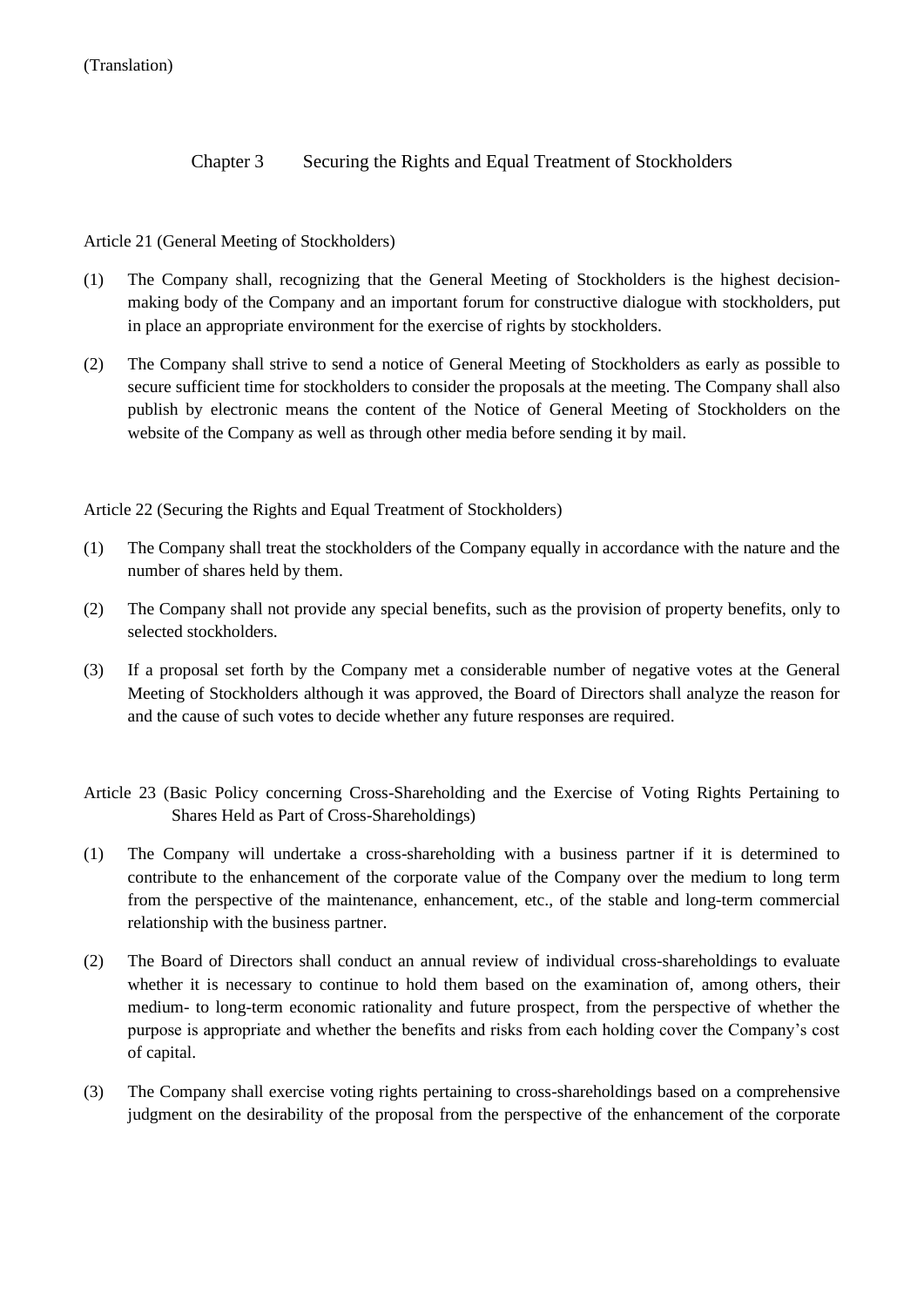value of the issuer and the Company over the medium to long term after closely examining the purpose and the details of each proposal.

Article 24 (Transactions with Related Parties)

- (1) A director intending to enter into a competitive transaction or a conflict of interest transaction prescribed by laws and regulations shall obtain the approval of the Board of Directors in advance. In addition, a director who has executed such a transaction shall report the actual status of the transaction at the meeting of the Board of Directors held immediately after the execution of the transaction.
- (2) When the Company proposes to enter into a transaction with its related party, such as a major stockholder or subsidiary, it shall complete the approval procedure prescribed by the applicable regulations of the Company and the Board of Directors shall regularly monitor the status of such transactions.

Chapter 4 Dialogue with Stockholders

Article 25 (Policy for Constructive Dialogue with Stockholders)

The Company shall separately prescribe the policy for the promotion of constructive dialogue with investors including stockholders to help the Company to achieve sustainable growth and increase corporate value over the medium to long term.

Chapter 5 Appropriate Cooperation with Stakeholders Other Than Stockholders

Article 26 (Relationship with Stakeholders)

The Company will, recognizing that sustainable growth and the creation of corporate value over the medium to long term of the Company are only possible with the provision of resources and contribution from various stakeholders such as customers, business partners, creditors, local communities, and employees, strive to build a good relationship with these stakeholders for appropriate cooperation with them.

Article 27 (Business Principles)

The Company shall establish and put into practice the Business Principles that indicate how the Company should behave in order to realize its mission and the status of the practice of the Business Principles shall be reported regularly to the Board of Directors.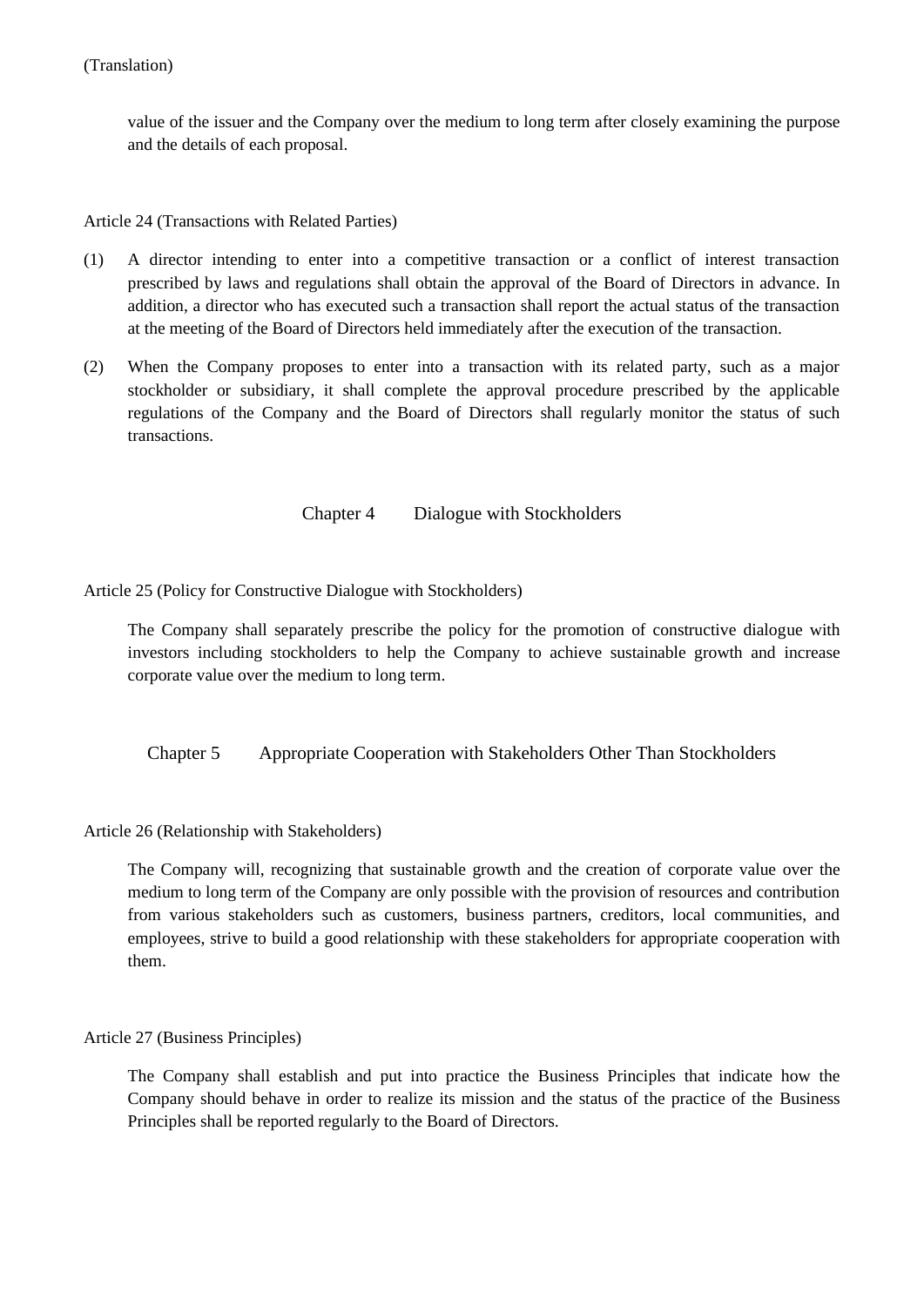Article 28 (Responses to Sustainability Issues)

The Company shall respond appropriately to any sustainability issues and the status of such responses shall be reported regularly to the Board of Directors.

Article 29 (Ensuring Diversity within the Company)

The Company shall, based on the recognition that diverse perspectives and values reflecting different experience, skills, and attributes existing within the Company can be the strength of the Company in achieving sustainable growth, put in place an environment and a system for ensuring diversity including the promotion of women's empowerment.

# Article 30 (Whistleblower Program)

The Company shall establish and administer an appropriate whistleblower program so that the whistleblower can report information or genuine suspicion about an illegal or inappropriate act or disclosure without worrying about any potential risk of disadvantages or retaliation and the information and suspicion reported are objectively examined and used appropriately.

Chapter 6 Information Disclosure

Article 31 (Ensuring Appropriate Information Disclosure and Transparency)

- (1) The Company shall, in compliance with the provisions of laws and regulations and rules of financial instruments exchanges, disclose material facts properly on a timely basis. In addition, the Company will strive to actively provide information disclosure through the website of the Company, the integrated report, etc., beyond the scope of legal requirements to ensure management transparency.
- (2) The Company shall strive to ensure that the information disclosed and provided pursuant to the provisions of the preceding paragraph will be easy to understand and highly useful for the users.
- (3) The Company shall disclose and provide information disclosure in English to the extent reasonable.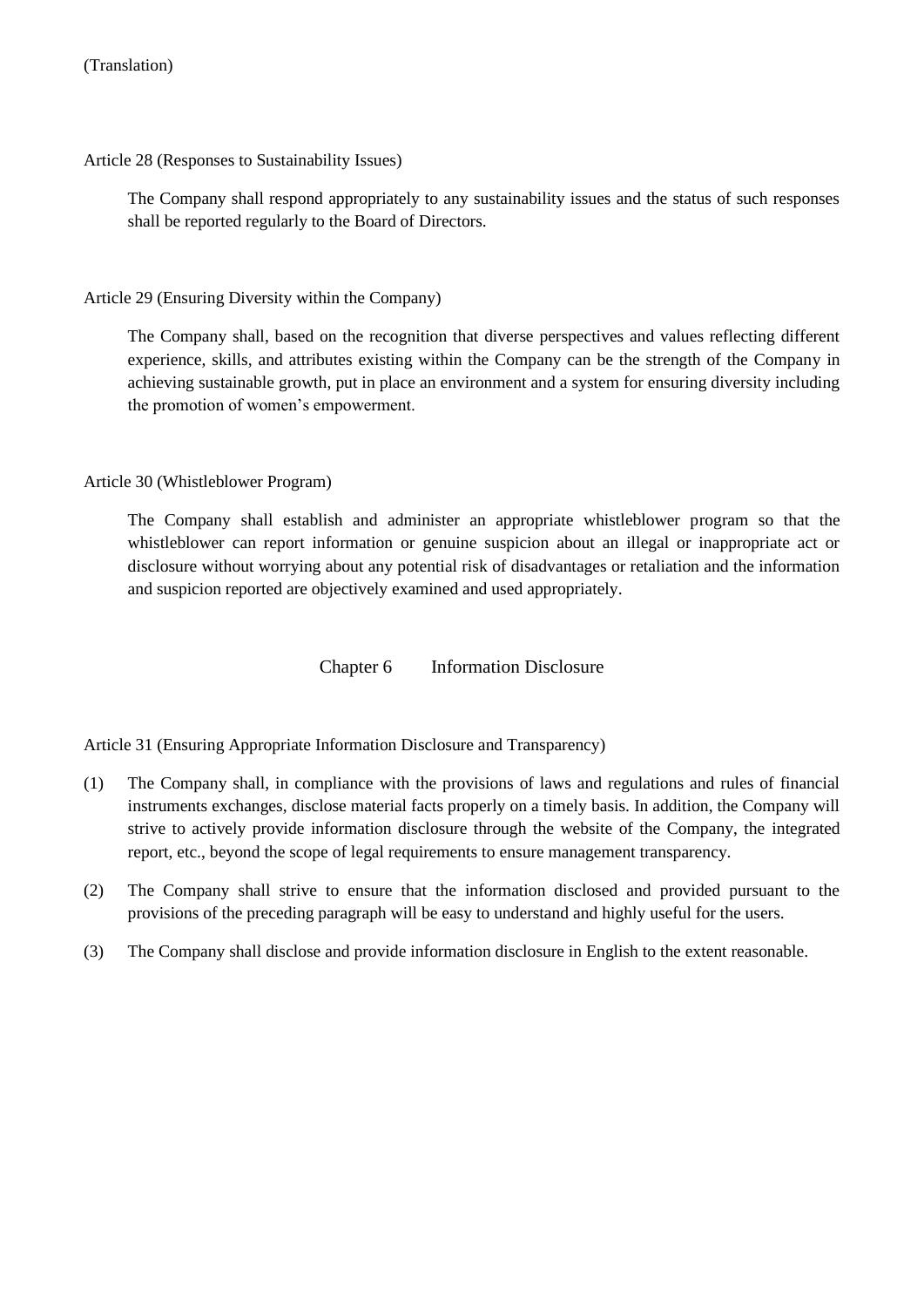# Supplementary Provisions

- 1 This Basic Policy shall take effect on December 22, 2015.
- 2 Any revision or abolishment of this Basic Policy shall be subject to the approval of the Board of Directors.
- 3 A partial revision of this Basic Policy shall enter into force on December 25, 2018.

A partial revision of this Basic Policy shall enter into force on June 26, 2020.

A partial revision of this Basic Policy shall enter into force on March 31, 2021.

A partial revision of this Basic Policy shall enter into force on June 29, 2021.

A partial revision of this Basic Policy shall enter into force on December 21, 2021.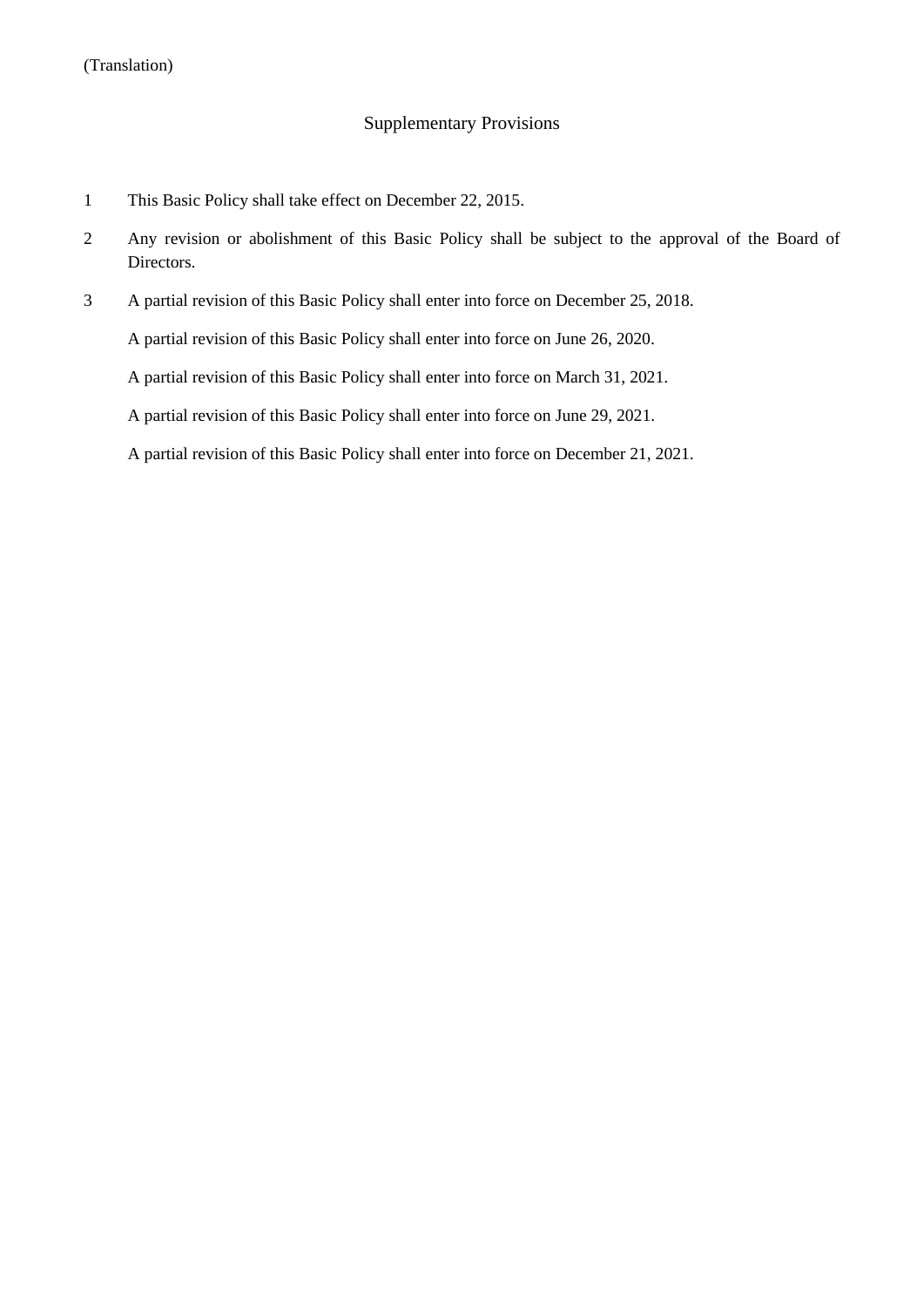# Appendix 1

# Independence Criteria for Outside Officers

Outside officers are considered to be sufficiently independent from the Company if they do not fall under any of the following items:

- 1. A person who is or was an executive (Note 1) of the Company or any of its subsidiaries;
- 2. A person who is or has recently been a person falling under any of the (1) through (7) below:
	- (1) A major stockholder (Note 2) of the Company or an executive of a major stockholder of the Company;
	- (2) A party whose major business partner is the Company (Note 3) or an executive thereof;
	- (3) A major business partner of the Company (Note 4) or an executive thereof;
	- (4) A person belonging to an audit corporation that is the accounting auditor of the Company;
	- (5) A party who receives a significant amount of donation or aid (Note 5) from the Company or an executive thereof;
	- (6) An individual who receives a significant amount of money (Note 6) or other property from the Company as a lawyer, certified public accountant, tax accountant, consultant, etc., in addition to the compensation that he/she receives from the Company as an outside officer; or
	- (7) An executive of a legal entity, etc. that is a law firm, auditing firm, tax accounting firm, consulting firm, etc., whose major business partner is the Company (Note 7).
- 3. A person who is a close relative (Note 8) of any of the persons listed in 1. and 2. above.

#### Notes:

- 1. An executive is an executive director, corporate officer, executive officer, or an employee who holds a senior management position.
- 2. A major stockholder is a stockholder who holds 10% or more of the voting rights of the Company.
- 3. A party whose major business partner is the Company is a party who has carried out transactions with the Company for an amount exceeding 2% of the annual consolidated total net sales for the latest fiscal year of that party.
- 4. A major business partner of the Company is a party who has carried out transactions with the Company for an amount exceeding 2% of the annual consolidated total net sales for the latest fiscal year of the Company or a financial institution that has an outstanding balance of loans to the Company that exceeds 2% of the consolidated total assets of the Company as of the end of the latest fiscal year of the Company.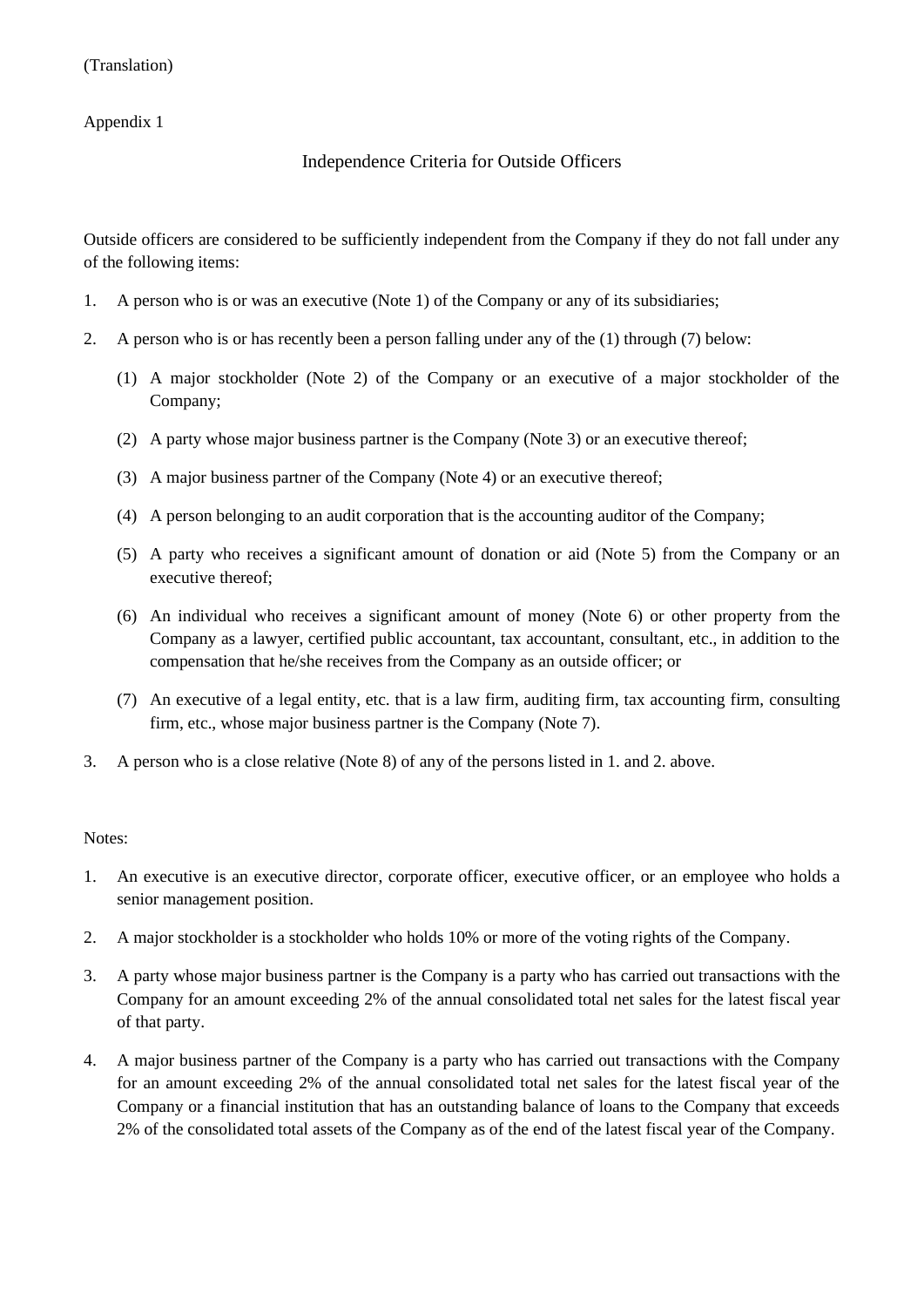- 5. If the recipient is an individual, a significant amount of donation or aid means a donation or aid exceeding an average of 10 million yen per year over the last three fiscal years. If the recipient is a legal entity, a significant amount of donation or aid means a donation or aid of an average of 10 million yen per year over the last three fiscal years or 30% of the total annual expenses of said legal entity, whichever the greater.
- 6. A significant amount of money means an amount of money exceeding an average of 10 million yen per year over the last three fiscal years.
- 7. A legal entity, etc. whose major business partner is the Company is a legal entity, etc. that has carried out transactions with the Company for an average amount per year over the last three years exceeding 2% of the annual consolidated total net sales of said legal entity, etc.
- 8. A close relative means a spouse or a relative within the second degree of kinship.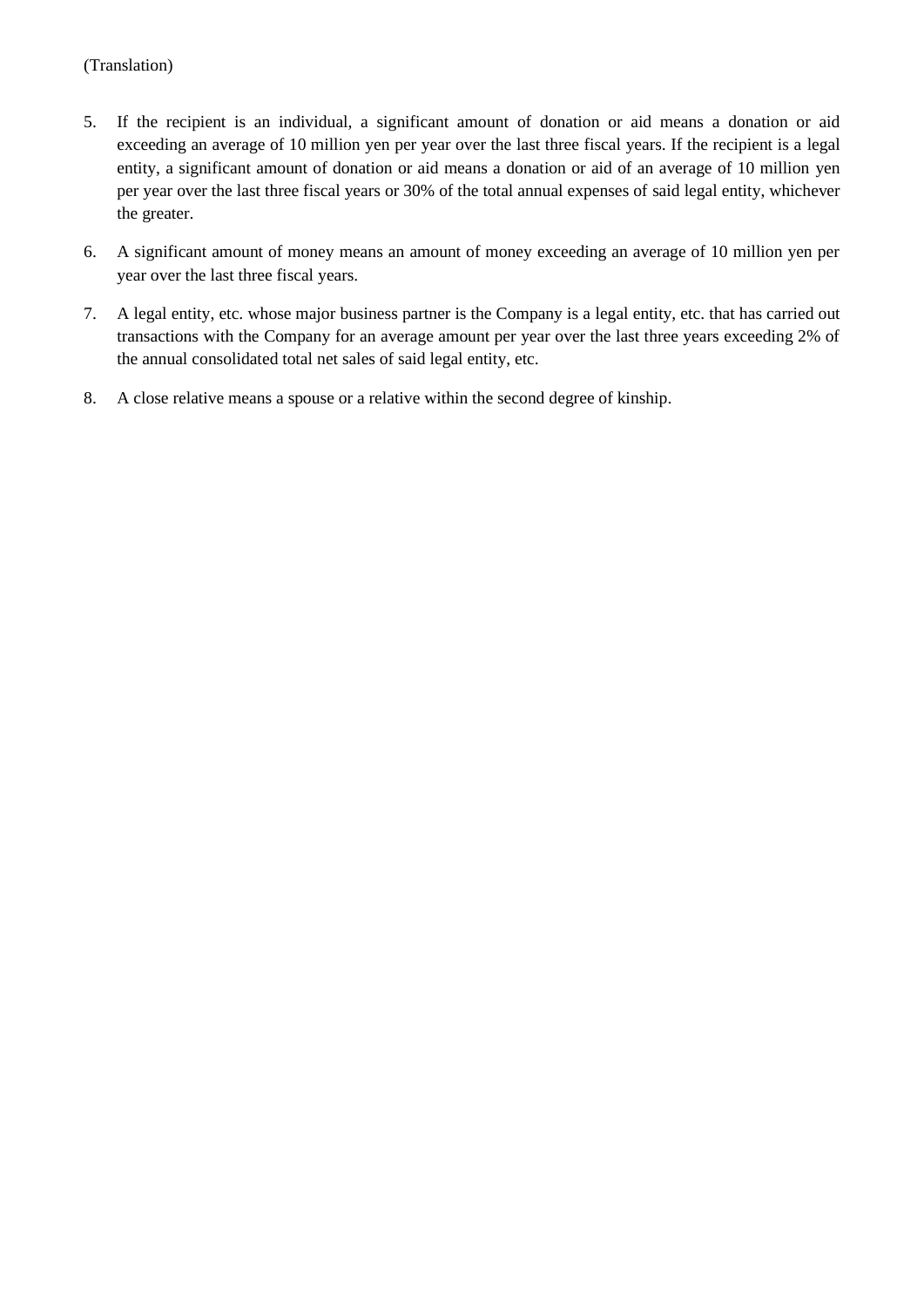### Appendix 2

# Policy for Constructive Dialogue with Stockholders

The Company shall, in accordance with the following policy, undertake initiatives to promote constructive dialogue with investors including stockholders to help the Company to achieve sustainable growth and increase corporate value over the medium to long term.

#### (Structure)

- ・ The officer in charge of the General Affairs Department shall be responsible for the overall supervision of dialogue with investors with the assistance of the General Affairs Department.
- ・ The person in charge of investor relations at the General Affairs Department shall request the provision of information from departments in charge of specific themes to make dialogue more fruitful and the departments in charge shall respond to the request appropriately.

#### (Dialogue Methods)

- ・ The Company will hold results briefings on a semiannual basis for the media, analysts, and institutional investors. In addition, the Company will hold briefings on its management strategies, business operations, etc., as appropriate.
- ・ The Company will respond to individual investors by publishing sufficient information on its management policies, businesses, operating results, etc., on the website of the Company.

(Dialogue on an Individual Basis)

・ The Company will respond to a request for dialogue on an individual basis if such a dialogue is determined to be beneficial for sustainable growth and increase of its corporate value over the medium to long term, by having an appropriate person have a face-to-face interview with a stockholder on an individual basis, while paying attention to the fairness in information disclosure.

(Feedback to the Board of Directors)

・ The officer in charge of the General Affairs Department shall summarize the opinions, etc. of the investors obtained in the course of dialogue and report them regularly to the Board of Directors.